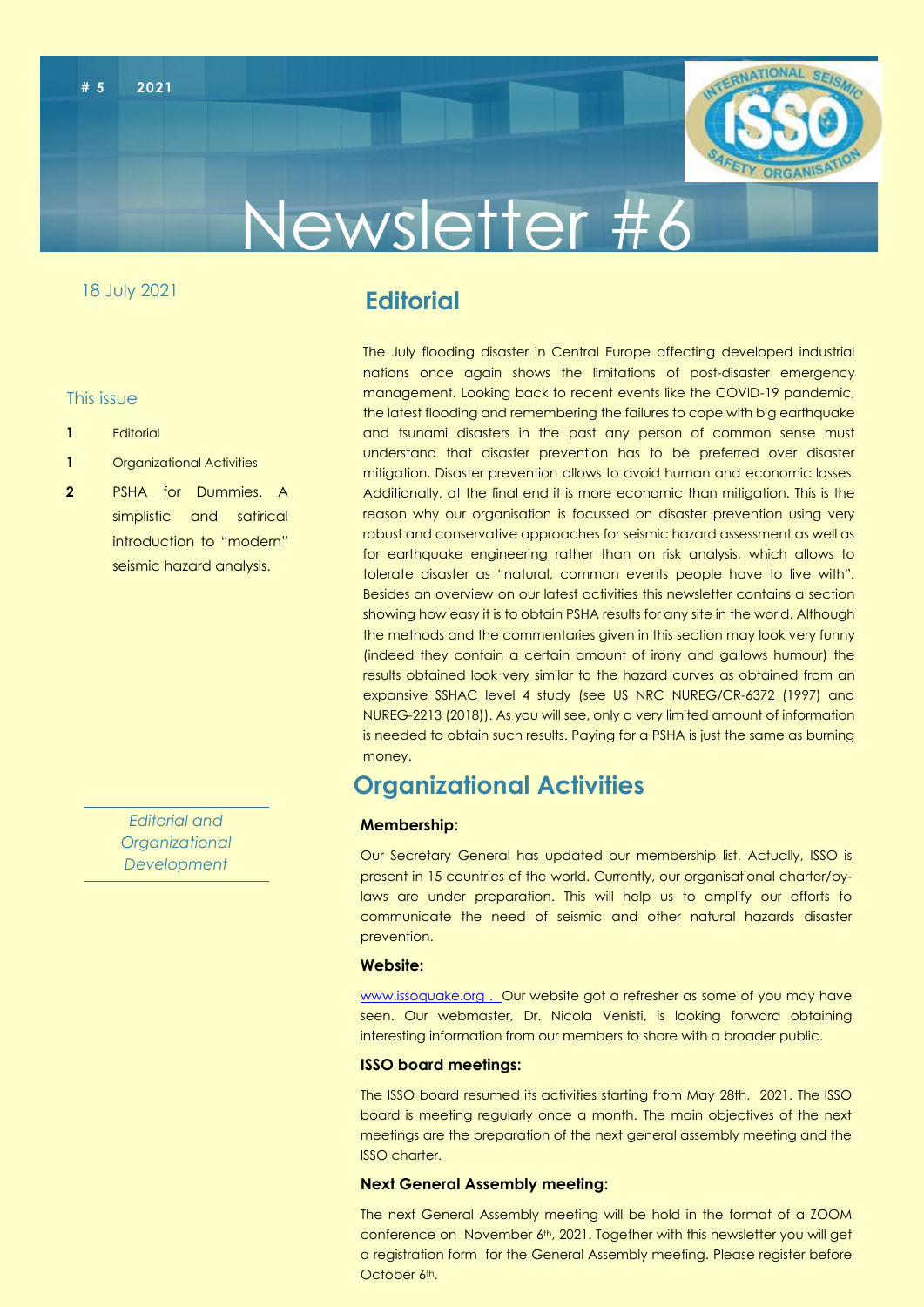*PSHA for Dummies. A simplistic and satirical introduction to "modern" seismic hazard analysis.*



to be, or not to be A SCIENTIFIC EXERCISE



Testing PSHA . . . at least in principle!

Courtesy of J. Bela

## **PSHA for Dummies. A simplistic and satirical introduction to "modern" seismic hazard analysis.**

Looking at the large number of books and publications, of regulations and normative documents one may believe that performing a PSHA represents a huge scientific exercise. The topic gets even more complex if we will decide to involve several experts in performing a PSHA following the rules of the SSHAC procedures (NUREG/CR-6372 (1997)) on expert elicitation and of combining expert judgments. Large PSHA studies are very time-consuming and cost a large amount of money, for example, the project to define a new seismic hazard for Swiss nuclear power plants lasted from 1998 till 2016. In the meantime, the plants were operated. Not to think about that a real strong earthquake exceeding the original design basis of Swiss plants would have happened during this time period! We may ask the question whether such an effort is really needed (regulators may require this) looking at the uncertainties, the main topic to be addressed by the SSHASC procedures. Indeed, results of a large-scale PSHA can be produced with a significantly lower effort.

Here, we will construct PSHA seismic hazard curves for a site in Europe having the following information available:

- 1) We have a published empirical ground motion prediction equation (GMPE) available, that contains at least some European data. If you do not have one, there are many compilations available in the literature or at Google, just make a search looking for authors like J. Douglas, J. Bommer or N. Ambraseys. You can also use an older one, the differences between new and old data are not so large, as some researchers will make you believe. By the way you can even combine a few of published correlations into a new equation, completely without any own data. The only thing to do is to run a few thousand random samples (Monte Carlo method)) for each of the equations varying magnitude, distance and (if used as a parameter) soil factors treating the aleatory variability (in normal statistics, the standard regression error of the equation) also as random (e.g. varying  $\epsilon\sigma$ , the number of standard deviations. In lognormal scale a agood value for  $\sigma$  is 0.52, while  $\varepsilon$  can be varied between – 3.5 and +3.5 (not uniformly of course but using as a simplification the standard normal distribution) – recall PSHA is so "good" because it allows to "encompass all the uncertainty". Of course you can also use different weights for the different equations you want to use. This has the same effect as using a logic-tree. Of course you may run all the Monte-Carlo samples for a set of spectral ordinates, not just PGA. This looks more like "science". Now you fit the obtained data sets with a nonlinear fitting programme (e.g. using MATLAB©) using a standard format of an empirical GMPE for all the spectral ordinates. Your new, best-estimate model is ready, notably even without any new data but with "sufficient" uncertainty! Of course you can avoid this effort by just using a published equation. It will not have a very large effect on the results.
- 2) Now you need some information from a single historical earthquake, if possible, with an assessment of the location of the causative fault. So you know the distance range between the fault to your site (of course with some uncertainty, do not forget!) and you have a guess on the magnitude (with some uncertainty e.g. 0.5 magnitude units).
- 3) Now you make an "intelligent" guess on the most important topic of PSHA, the return (recurrence) period of the historical earthquake. Such an estimate is easy once you know when the event happened.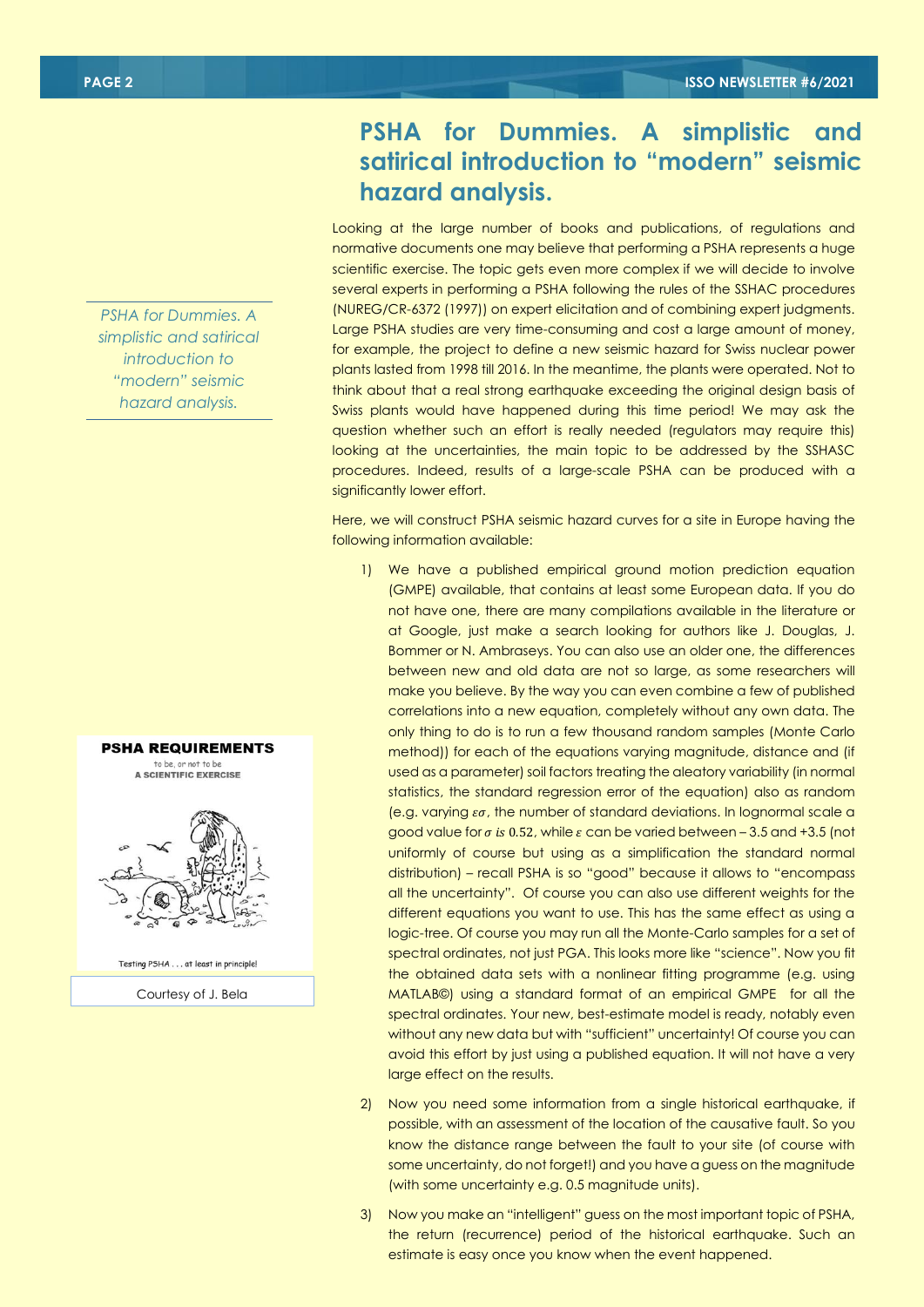#### *PSHA – For Dummies*



**Battle of ISSO – Disaster Prevention (DSHA) vs. High Risk Tolerance (PSHA)**



How frequently shall seismic disasters repeat?

So the lower bound of the recurrence interval is obtained by assuming it will repeat the next day. You assign this to be the 5% quantile of the uncertainty distribution of the "recurrence interval". Now you assess the upper bound of the "recurrence interval". Assuming that your level of knowledge (or better of technical "ignorance") is distributed uniformly (e.g. your position as an earthquake observer is random and uniformly distributed in time), than the 95% quantile of the distribution of the "recurrence interval" will be about 40 times your worst case assessment (that is good, a lot of uncertainty, your PSHA will be "perfect"). The median "recurrence period", which we will treat as "return period", can easily be calculated from these two points assuming that the "return period" is lognormally distributed. If you have a better guess for the "return period" available, you of course may use it.

4) With the information on the historical earthquake and your "Best-estimate" GMPE you calculate an estimate of the ground motion for the historical event (e.g. best guess for all spectral ordinates). To be a little bit conservative you calculate it for the shortest distance from the causative fault to your site. According to PSHA methodology (use of subjective probability) this best guess represents the "median" of the epistemic uncertainty distribution. Similarly, you calculate a "guess" for the upper bound of ground motion using the "best guess" from your equation and adding 2.5 standard deviations  $\sigma$ . You may consider this the 95% quantile of your ground motion distribution which is assumed to be a lognormal one (usual assumption for GMPE). For the lower guess you do the same, but this time you just subtract 1.5  $\sigma$ . This you assign to be the 5% quantile of your ground motion distribution. Now the mean hazard can be calculated from the two estimates assuming again a lognormal distribution for the ground motion distribution for a fixed distance.

5) Now you can start constructing hazard curves. For this you apply the simple rule of thumb (this is a finding from PSHA studies) that your median hazard in terms of PGA (valid approximately for all spectral ordinates) doubles with each increase of the "return period" by a factor 10, e.g. moving from the "1000 years" earthquake with a PGA let us say of 0.2g to the "10000 years" earthquake will result in a PGA of 0.4g. For the upper bound curves you do the same, but you are using a factor of 2.1 instead of doubling. For the lower estimate, the approach is similar, you just use a lower factor of 1.8 instead of doubling with an increase of the "return period" by a factor of 10. In case of a soil site (average shear wave velocity  $v_{s,30}$ < 720m/s) you may incorporate a little bit more of knowledge into your study by reducing the increase factor once you approach the area of nonlinear soil response (PGA>0.4g for M>6) a little bit, converging to a maximum PGA of 3g (due to the very high probability of shear failure of moderately stiff soil under these conditions). You may also decide not to do so, as most "PSHA experts" do not understand that the behaviour of nature is always nonlinear, because linear models are so "nice" (experience from the PEGASOS project in Switzerland).

6) Now you will have to assign the return periods to the 3 sets of hazard estimates. The upper bound of ground motions will be assigned to your lower estimates of the "return period", the estimates of the median ground motions are assigned to your estimates of the "median return period" and the estimates of your lower bound of ground motions are assigned to the largest estimates of "return period". Now you have 3 sets of hazard curves for all spectral ordinates. By assuming that for a fixed "return period" (or "frequency of exceedance" to use the right terms) the distribution of ground motions is lognormal you may calculate any intermediate quantile of the ground motion distribution.